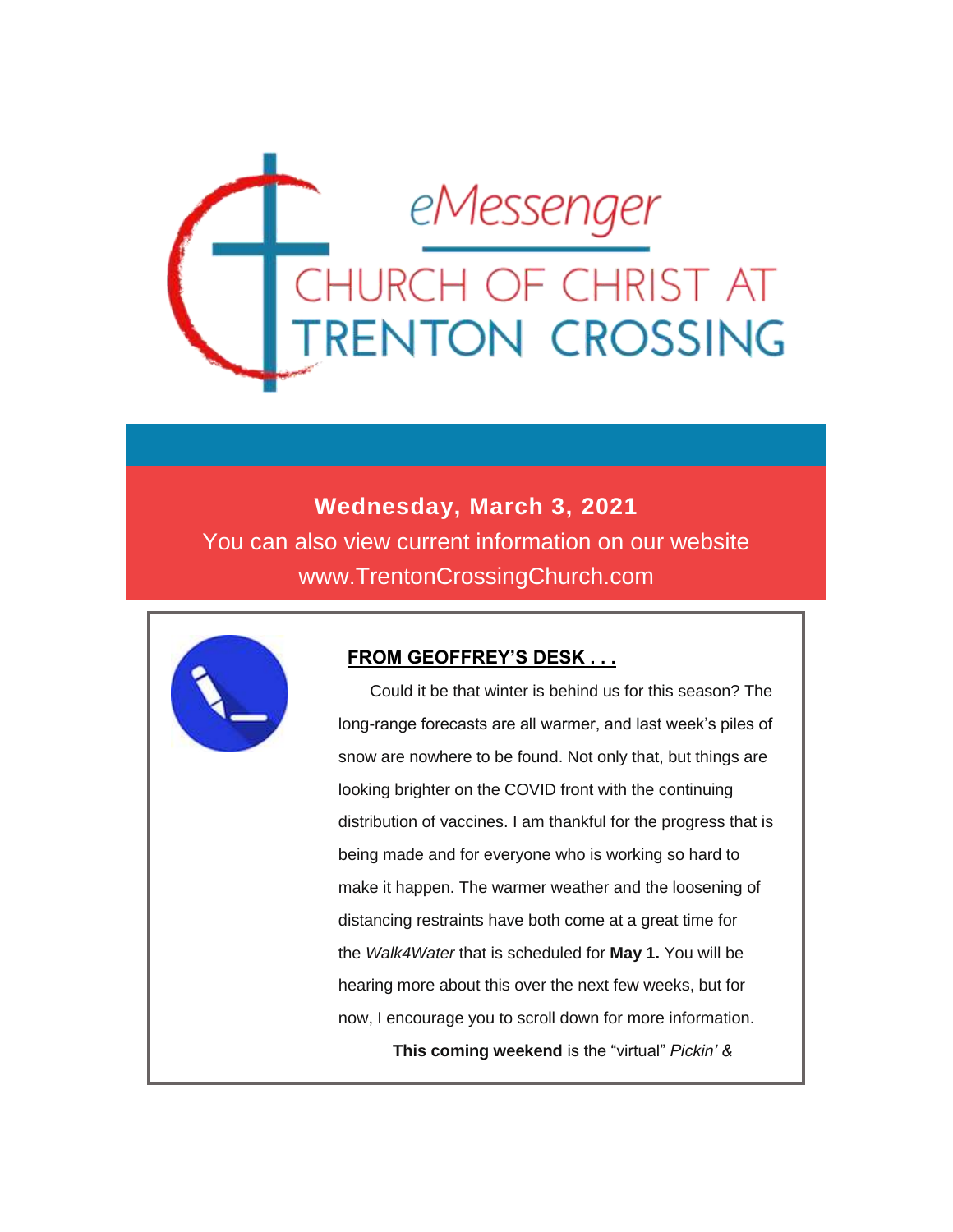*Ribs* dinner to raise money for *Lylewood Christian Camp*, and even though there will be no gathering in person, this year's ticket sales have been at an all-time high. Thanks to everyone for all the support, and be sure not to forget to pick up your food on **Saturday night.** You can chow down on your meal while you are watching some pre-recorded entertainment online.

 Finally, for those of you who will be traveling this coming week due to Spring Break, I pray for safe journeys. Take care, and I will look forward to seeing you following your return.

*-gs-*



We want to extend our sympathy to Virgie Mallory and her family at the passing of her great-grandson.



# **Upcoming Events**

- **Saturday, March 6 -** Lylewood Christian Camp 5th Annual Pickin' & Ribs Fundraiser **Dinner**
- **Thursday, March 11** Dorcas Ministry, 6pm
- **Sunday, March 14 -** Youth Area Wide at TC
- **Sunday, March 14 -** Daylight Saving Time begins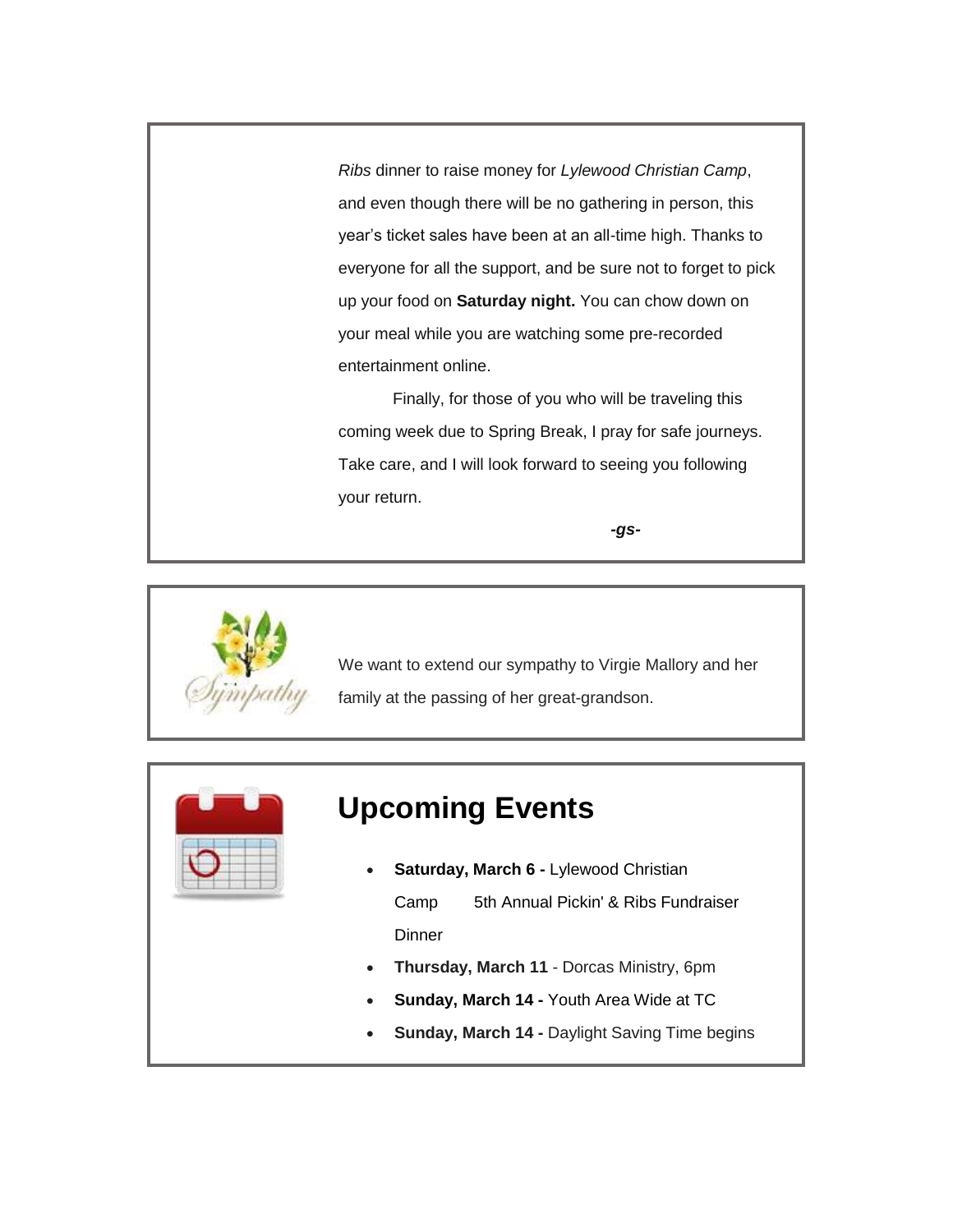- **Wednesday, March 17 -** Wednesday Morning Ladies Bible Class will resume meeting at 10am
- **Sunday, April 4 -** TC Easter Egg Hunt

**More information about Upcoming Events can be found in the box below.**



## **Church News**

- **Parkinson's Awareness -** The Parkinson's Awareness Group usually meets here every 2nd Thursday at 3pm in the Fellowship Hall. They do not currently have plans to meet due to COVID-19.
- **Dorcas Ministry -** The Dorcas Ministry usually meets every 2nd Thursday from 6-8pm in the Fellowship Hall. The next scheduled meeting is Thursday, March 11. This ministry is for anyone of any age or talent level interested in crafting for God's glory.

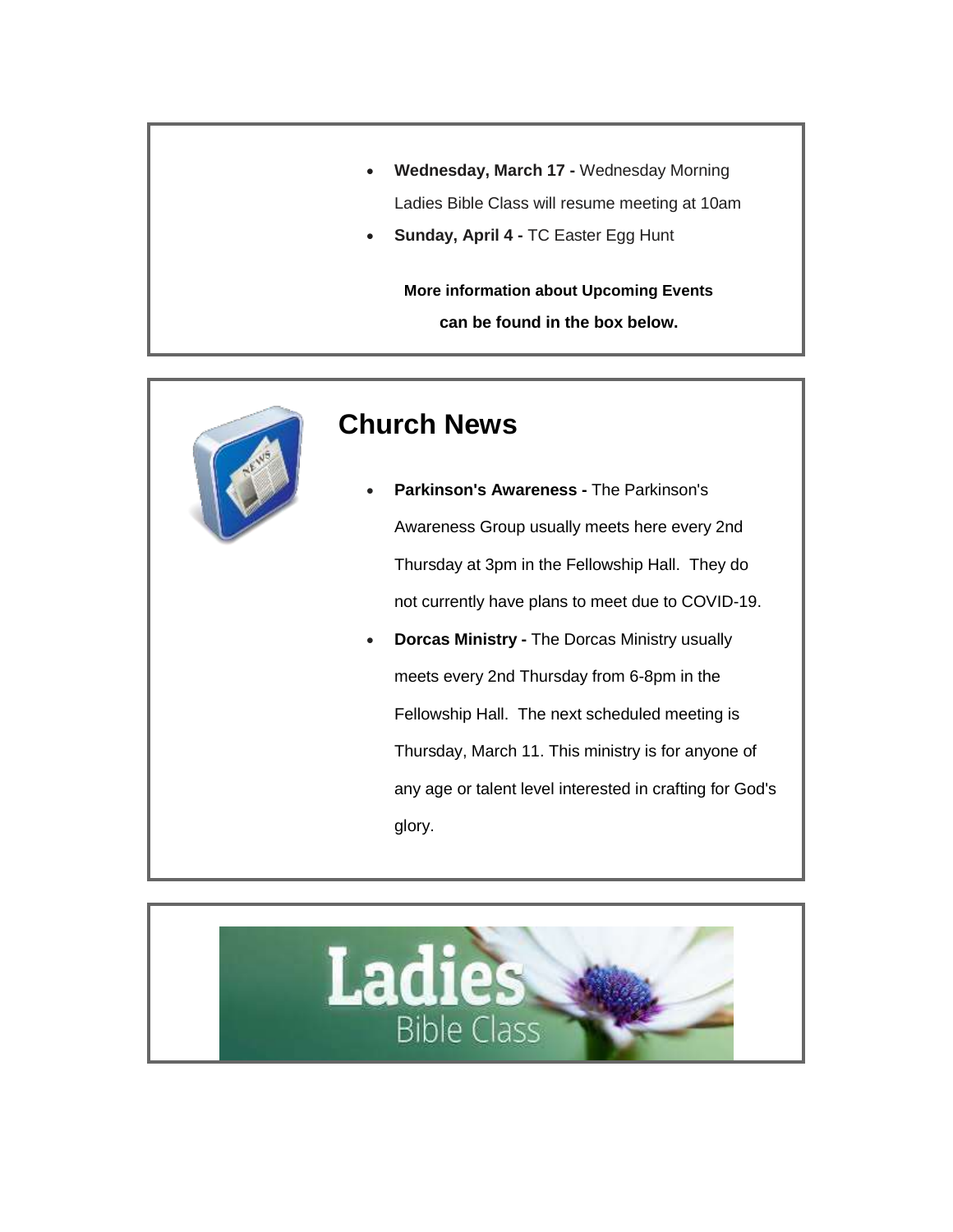The Wednesday Morning Ladies Bible Class will resume meeting at the building on Wednesday, March 17, at 10am.



### **Mirror Lake Recovery Center Donations**

Life-changing addiction rehab. Mirror Lake provides evidence-based alcohol & substance abuse treatment for adults in Tennessee. Amy Williams works there, and she is working with Julia Boyd to collect needed items for the patients in the program. A list of needed items can be found on the tables in the Worship Center. A collection bin will be located near the Welcome Center through Sunday, March 21. If you have any questions, please contact Julia at 931-624-0141.



**TRENTON CROSSING FAMILY Please register today and join us on May 1st at Liberty Park (Victory Pavilion) as we Walk4Water 10:00 AM - 1:00 PM**

#### [Walk4Water Registration](https://www.hhi.org/walk4water/clarksville-tn-2021)

This registration link will send you directly to the Walk4Water Clarksville page. Once there, you will be asked to sign up under an existing team (Trenton Crossing Church of Christ or Trenton Crossing Youth Group), or you may register as an individual walker. It doesn't matter which you choose, just get yourself signed up to guarantee you and your family a free Walk4Water t-shirt.

Walk4Water is a fundraising program within Healing Hands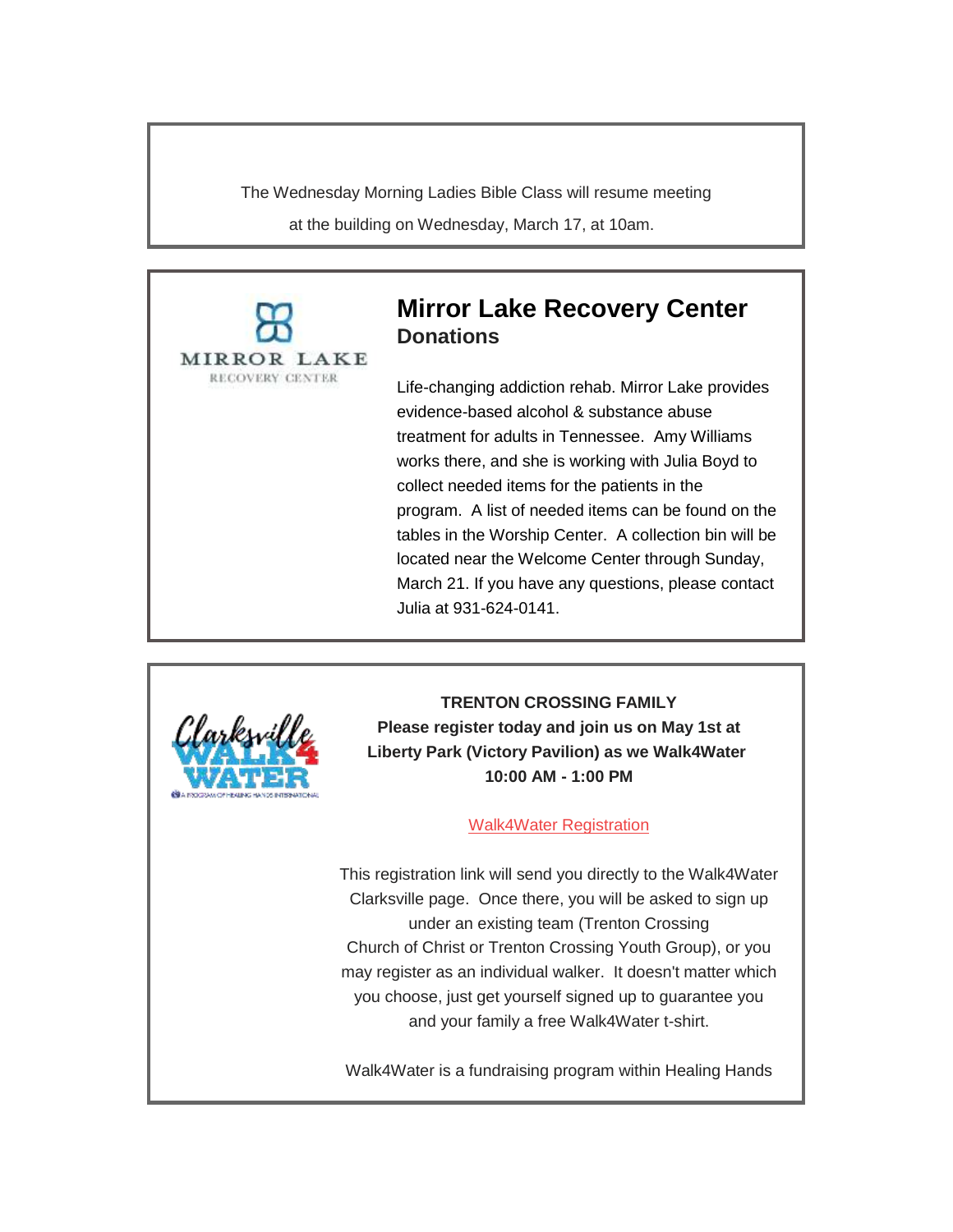International that helps support its water ministry. Starting in 2007, Walk4Water has hosted events in communities all over the nation at schools, churches, and other organizations. The goal is to bring the life-saving gift of clean water to those who need it so desperately. HHI has funded drilling for clean water since 2001, and they completed their 1000th well in April 2018. Because of their efforts in the name of Jesus, more than 2 million people have been given access to clean water.

For those interested in working as a volunteer, the first meeting will be held on Tuesday, February 23rd, at 6:00 PM in the Fellowship Hall at Trenton Crossing.

**For continuous updates and information, be sure to Follow, Like, and Share us on Facebook at:** <https://www.facebook.com/W4WCLARKSVILLE>



#### **We Need Teachers!**

We are in need of Sunday School teachers for the Elementary and Preschool departments. We also need nursery workers to help during our Sunday Morning Worship Assembly as well as teachers for our Ministry 937 (special needs class.) If you can help, please see or contact Karen Bradley at 931-624-6271 or Gwyn Huggins at 931-220- 6478.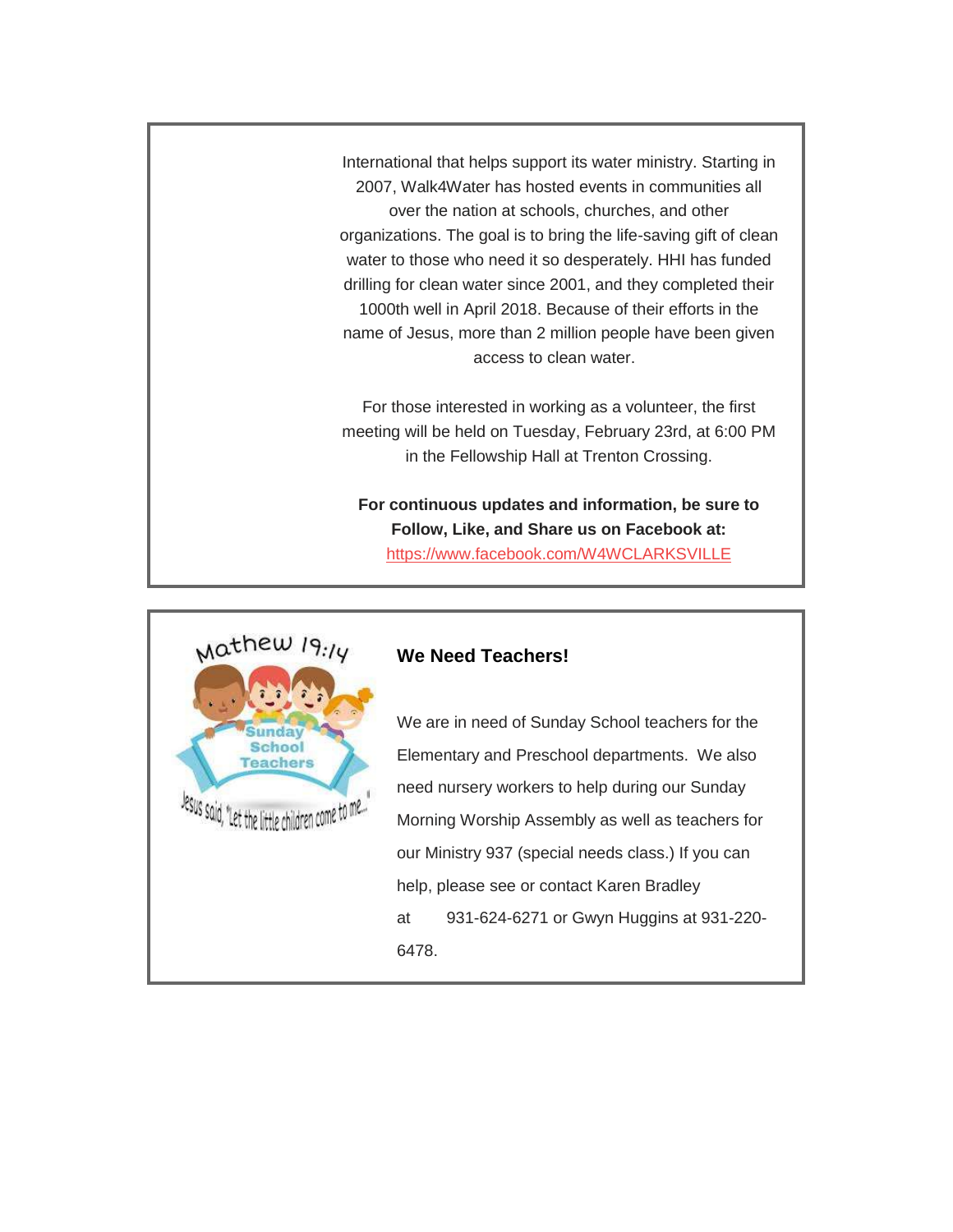# **THANK** YOU

Church Family,

Thank you! Your love and generosity never cease to amaze me. Your kindness, love, and support is helping me get through this difficult time in my life.

Thank you, Myrna Travis



Wilton and Glenda McKinney made a donation to World Bible School in memory of Margaret Shoemaker, wife of former member, Aaron Shoemaker.





**Sunday Morning 9am** Middle School Class (6th-8th) High School Class (9th-12th)

**Wednesday Afternoon Mid-Week Bible Study 4:30-8pm** Middle School Class (6th-8th) High School Class (9th-12th)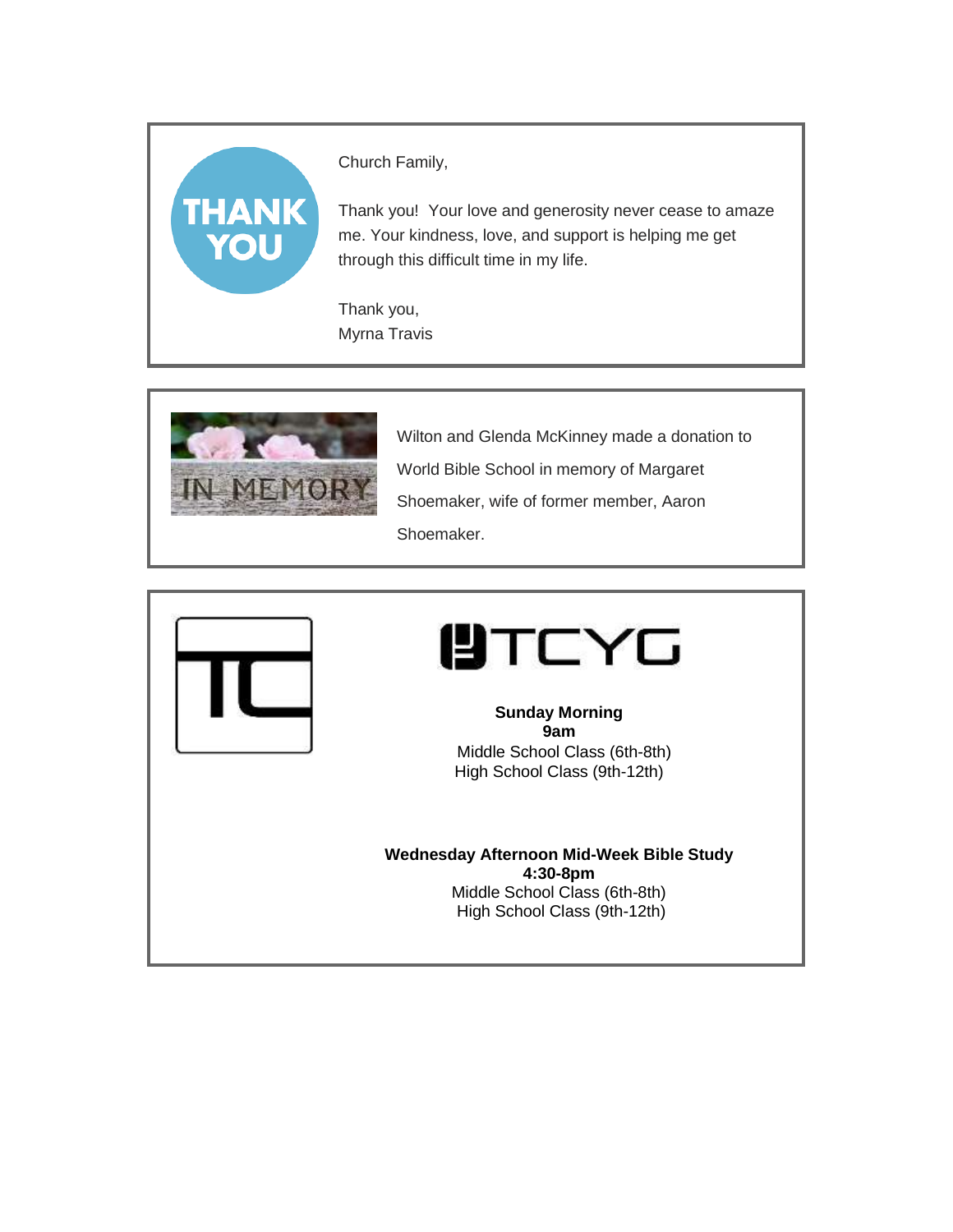

# **News From The WELL**

### **Items you can help replenish:**

Men's WINTER clothing! Here is a list of items that we no longer have or are almost completely out of:

- Men's small jeans. Size 28-32
- Men's hoodies, long sleeve t-shirts, sweaters, fleece tops, sweatshirts (size small and 2x and up)
- Men's coats and jackets (all sizes)
- Men's belts
- Men's tennis shoes (no dress shoes please)
- New boxers

We will be happy to take any sizes in men's winter clothing and shoes!!!!! **We need coats for all ages, sizes, and genders.** Please make sure that your donated items are clean and in great shape. Drop-off times are Monday and Wednesday, 1-6pm. Come to the back of the building and ring the doorbell. Someone will come to the door and receive your donations.

### **Clothing Guidelines:**

- Drop-off times are Monday and Wednesday, 1-6pm. Come to the back of the building and ring the doorbell. Someone will come to the door and receive your donations.
- We are ONLY accepting items that are in GREAT shape. Please send all other items to another ministry in town.
- The green bin behind our building is closed at this time. Please do not leave your donations outside! Any items left outside will be disposed of. **Food Item:** None at this time.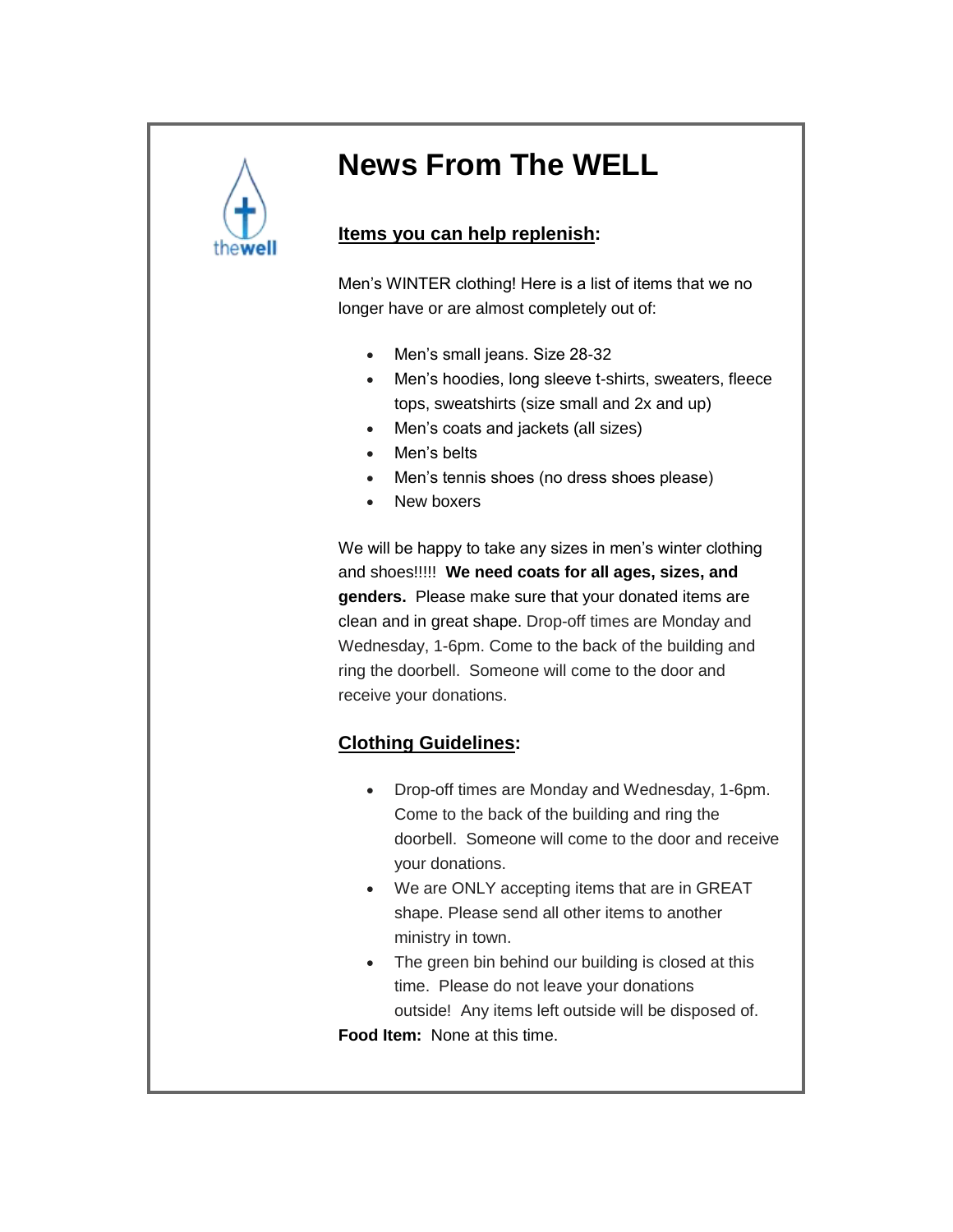### **Well Contact Information:**

931-802-2889 TheWell@TrentonCrossingChurch.com



**If you or someone you know needs to be added to our TC Prayer List, please contact the church office.**

- **Biopsy:** Myrna Travis had 3 skin biopsies taken from her back on Tuesday.
- **Home:** Brent Nussbaumer is home and doing well.
- **Deployed:** Ted Lossing (Ranger School Ft. Benning), Perry Patton, Brian Quinn, Charlie Reed, and John Reed.
- **Continued Prayers:** Julia Boyd (Bell's Palsy), Joyce Carpenter, Geneva Chester, Susan Claud, Marta Dean, Glen & Marilyn Ezell, Robert & Lenetta Graves, Bob Lewis, Mary Linton, Joe & Shirley Marable, Glenda McKinney, Allison Quinn, Ann Suddeath, Tina Tabb, Greg Troupe, Marlene Walker, Howard and Gayle Wiles, and Lillian Wright.
- **Home-Centered:** Linda Allen, Jimmy & Betty Collier, Frances Johnson, Virgie Mallory, and Dorothy Oliver.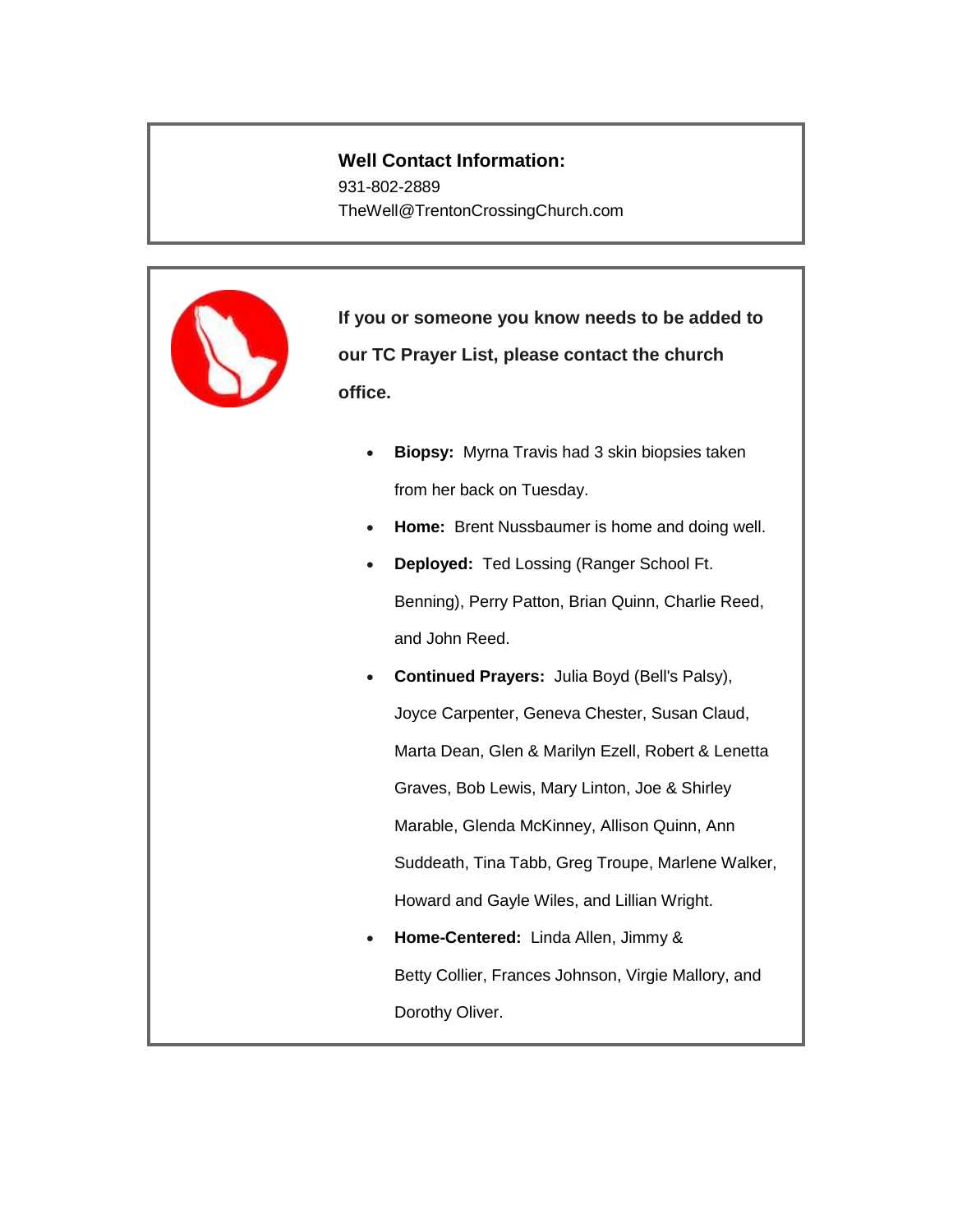- **Family & Friends**: Glen Chester (brother of Teresa Winn); Mya Everett (granddaughter of BeBee and Jody Townsend) is undergoing radiation and chemo treatments for cancer; Bobby Givens (brother of Pat Thompson) is in Centennial Hospital with COVID and fighting cancer also; Charles Givens (brother of Pat Thompson); Brenda Gray (friend of Joyce Johnson) is undergoing treatments for cancer; Bryan & Alice Gunter (friends of Mark Sharp) Brian was diagnosed with lukemia; Michael Hardy (son of Nita Hardy) various health issues; Anne Langford (mother of Linda Troupe) is recovering from hip surgery after a fall; Dylan Lawrence (student at Montgomery Central High School diagnosed with an inoperable brain tumor); Dixie Maxwell (aunt of Tiffany Hampton) was diagnosed with an inoperable brain tumor; Johnny Miller was diagnosed with skin cancer; Mistic Family (friends of Jill Compton), Ken Rice (uncle of Darek Manley) was diagnosed with leukemia; Judy Rye (relative of Pat Thompson); Jason Wallace (frequent visitor) recently had a stroke, and Margaret West (mother of Myrna Travis).
- **Arcadia Senior Living:** Harold and Carolyn Vann, Apt. 313; Lovetta Wright, Room 226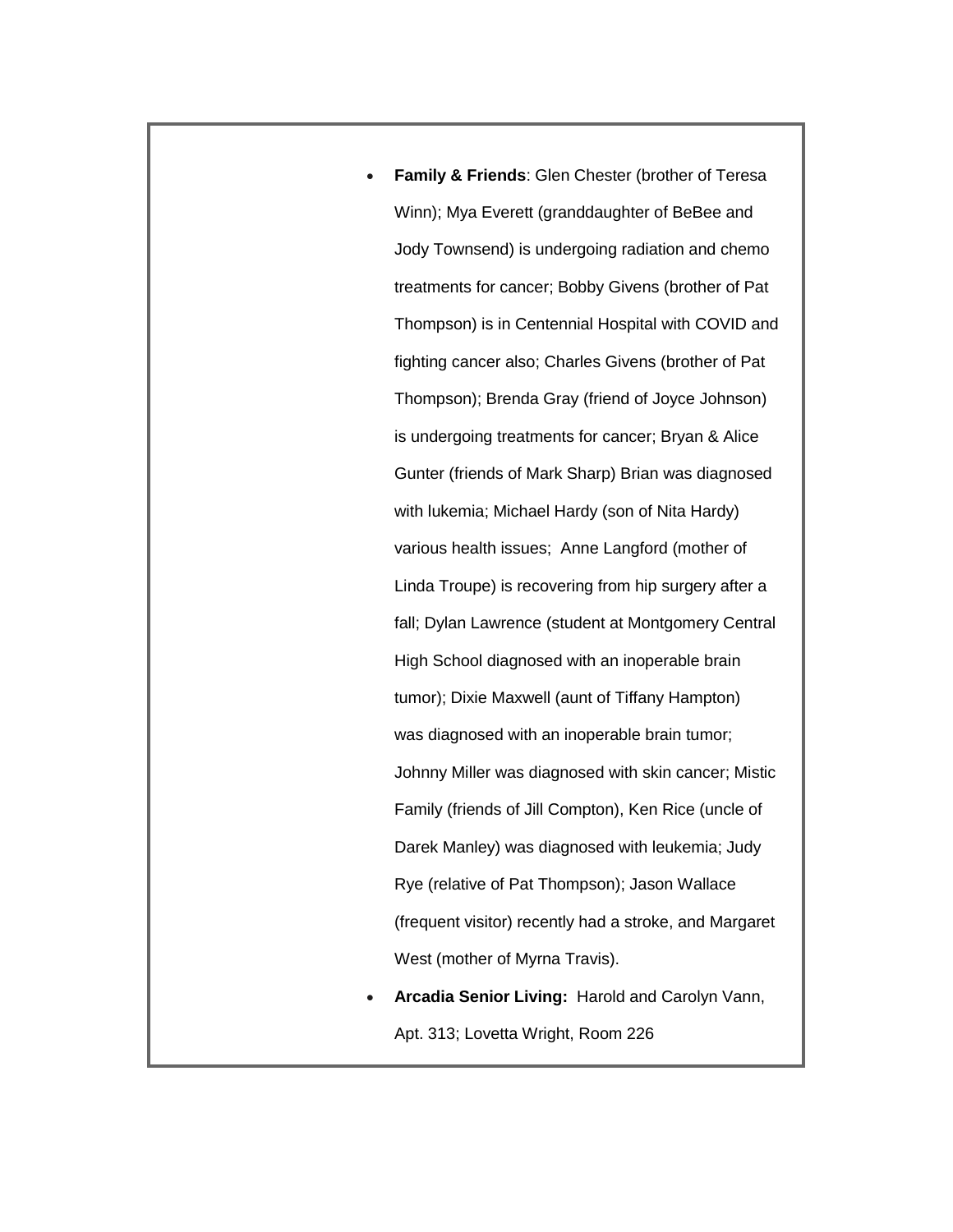**Jubilee House:** John Harrison, Room

114; Barbara Tatum, Room 229 (475 Bellamy Lane, 37043)

- **Uffelman:** Tammy Roe, Apt. 302: (215 Uffelman Dr., 37043)
- **Walking Horse:** Anita Cooper, Room 125 (207 Uffelman Dr., 37043)



# **WAYS TO CONNECT**

In addition to our 9:00 Sunday morning Bible classes and our 10:00 worship assembly, there are various ways for you to connect with us throughout the week, and they are posted below.

PLEASE NOTE: You DO NOT need to be registered on Facebook in order to access our Facebook page. Simply go to **[www.facebook.com](http://www.facebook.com/)** and go to our page (Church of Christ at Trenton Crossing)

**SPECIAL NOTE FOR YOUTH:** Chris Middleton is conducting several meetings/studies throughout the week using Zoom. Please scroll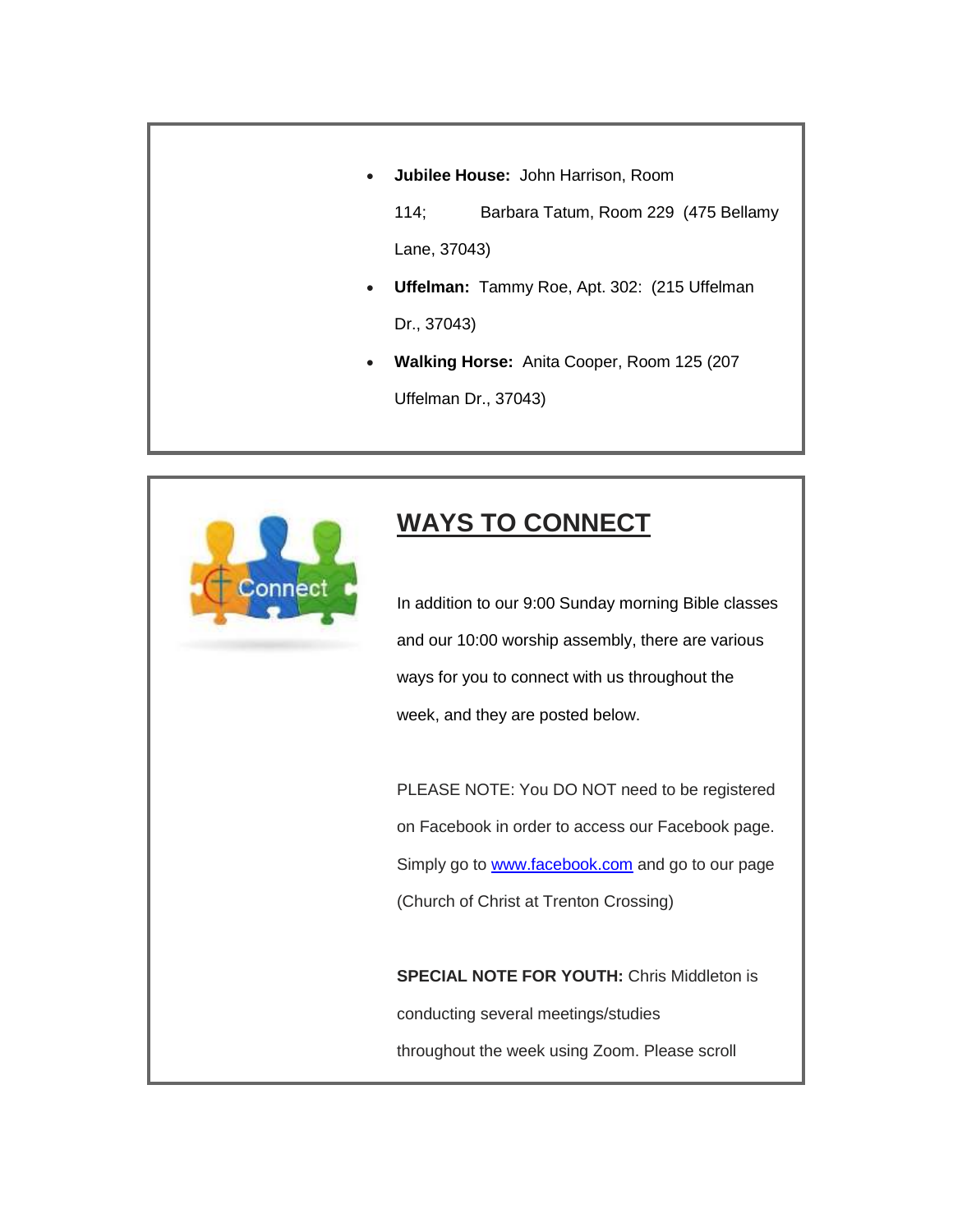back to "Youth Group News" for the schedule and link information.

**Sunday at 9am –** Bible Class with Jeff Shocklee in person at the building and on Zoom

The link is: <https://us04web.zoom.us/j/> . . .

Meeting ID: 344 569 933

Password: 019541

#### **Sunday at 10am –** Live Stream Worship

Our Facebook Page

(Church of Christ at Trenton Crossing)

Our Website (www. trentoncrossingchurch.com)

YouTube (Church of Christ at Trenton Crossing)

**Sunday at 5:30pm –** "Virtual LIFE Group"

Devotional with Geoffrey

Facebook Live on our Facebook Page

(Church of Christ at Trenton Crossing)

**Wednesday at 6:30pm –** Midweek Devotional with

**Geoffrey** 

Facebook Live on our Facebook Page

(Church of Christ at Trenton Crossing)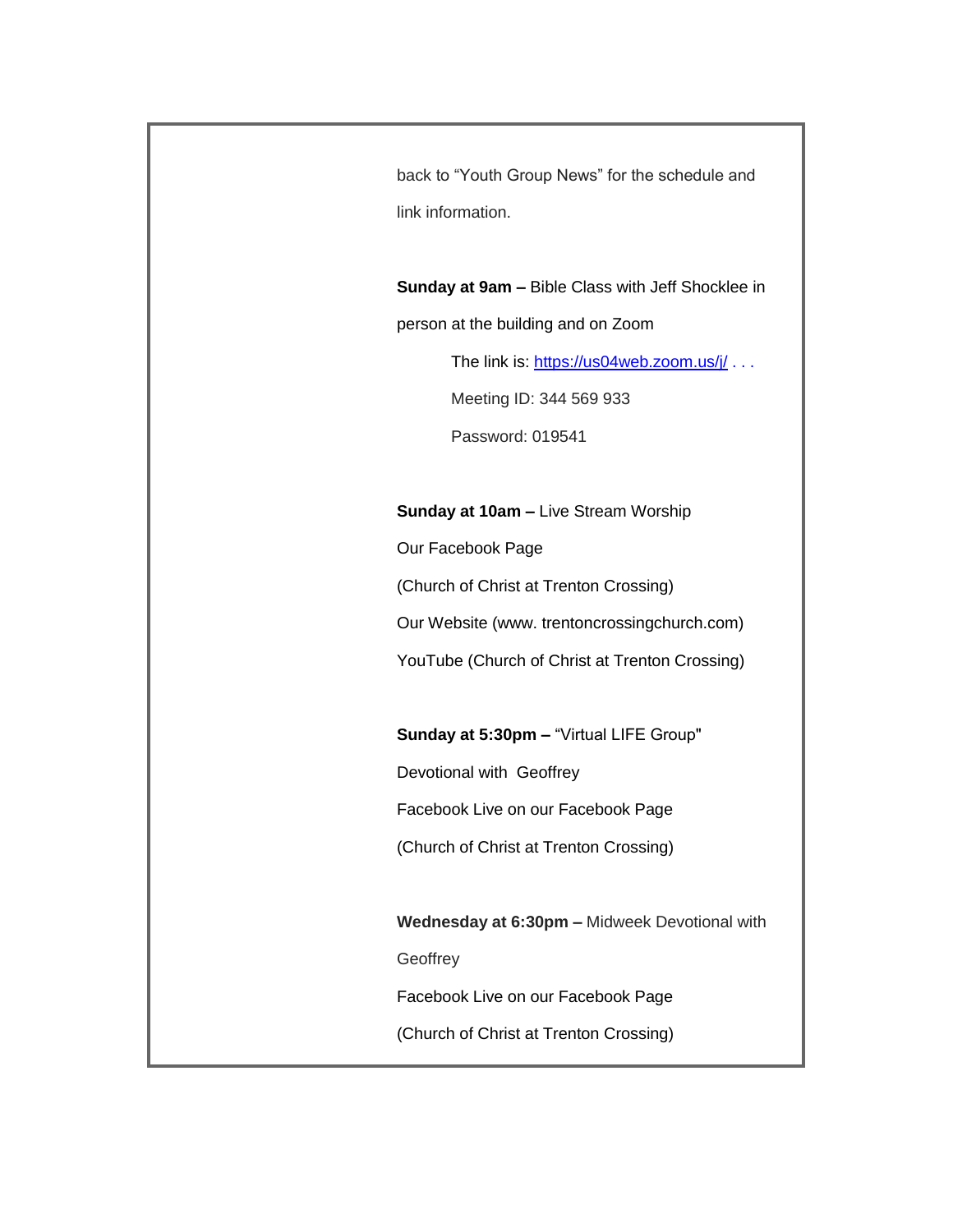

**FROM THE ELDERS: FACE COVERINGS OR MASKS ARE REQUESTED AT OUR SUNDAY MORNING ASSEMBLIES**

**WE ARE ASKING EVERYONE MIDDLE SCHOOL AGE AND UP to wear a face covering or mask while you are in the building,** unless doing so would create a health difficulty.

If you or your family members are in need of masks, they will be available at our Welcome Center.

As you know, we are continuously monitoring the ongoing situation with COVID-19 in Montgomery County, and we will implement any changes that we feel are needed. We welcome any input, and we ask for your prayers and understanding in this matter.

Church of Christ at Trenton Crossing 2650 Trenton Road Clarksville, TN 37040 931-647-6339